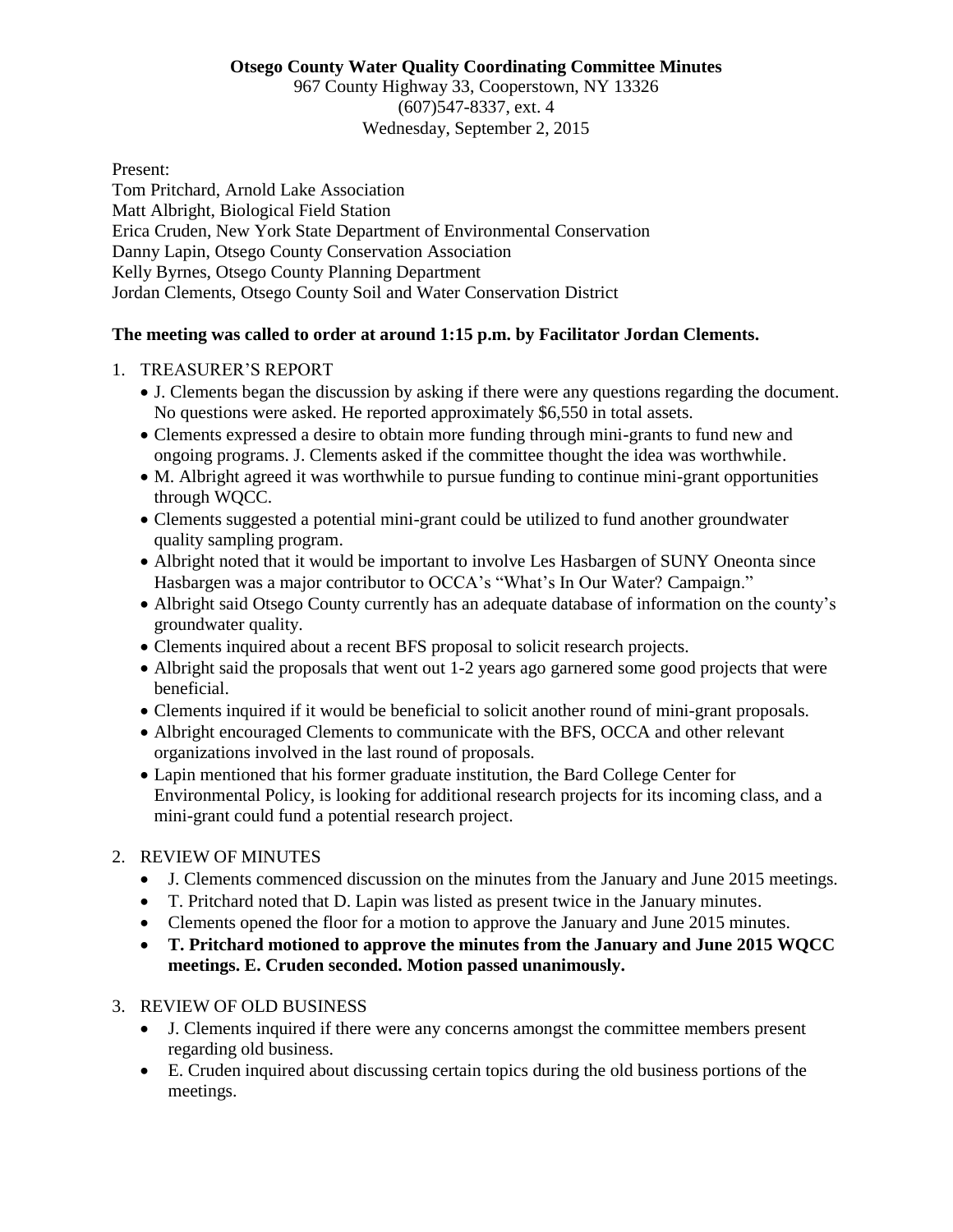### 4. NEW BUSINESS

- a. Update to "A Plan for the Management of the Otsego Lake Watershed"
- J. Clements introduced D. Lapin, who gave a brief overview of a document created in preparation for updating of "A Plan for the Management of the Otsego Lake Watershed."
- Lapin gave a brief overview of the document he had prepared for the meeting on behalf of OCCA. The document first assesses the strengths and opportunities for improvement of the current plan. It then provides model language from other jurisdictions to inform the update process. Lapin also stated that examining how other jurisdictions tackled similar watershed management challenges can provide ideas for policies to integrate into the plan update. He concluded by saying that the overall purpose of the document was to initiate discussion amongst the committee on the update to the plan.
- J. Clements opened the floor for discussion.
- M. Albright said it is important to be aware that the former plan was ratified by the County and adopted by the municipalities surrounding Otsego Lake.
- Albright said the update should not deviate from the content of the current plan in order to maintain buy-in from key municipal stakeholders. He explained that a lot of the teeth associated with the previous plan came from the fact that it was adopted by all of the municipalities surrounding the lake.
- Albright noted that both the Chautauqua and Cazenovia Lake watershed management plans are being updated and asked if Lapin was aware this was happening.
- Lapin said he was not aware of the Cazenovia plan being updated, but was aware of the update to the Chautauqua Lake Watershed Management Plan. Lapin noted that the CLWM plan utilized a strong approach to their analyses and to development of policies.
- Albright said the BFS has a graduate student in the Lake Management Masters' Program working on Cazenovia's plan update. The student is examining phosphorous and sediment loading from onsite waste treatment systems surrounding the lake.
- Albright stressed the importance of involving municipal leaders early in the planning process and suggested composing a letter to representatives from the municipalities surrounding the lake.
- Clements agreed that doing so would be beneficial, adding that municipal leaders are particularly concerned with the economic implications associated with the plan.
- Lapin concurred with Albright's feedback, agreeing it was of the utmost important to involve municipal representatives early on and to develop a chain of communication amongst key stakeholders.
- Lapin also said that the plan update would allow entities operating in the Otsego Lake watershed to highlight their ongoing work.
- E. Cruden offered to contact colleagues working in the New York City watershed to gather information about implementing specific best management practices. Lapin said that doing so would be very helpful.
- Albright offered to e-mail Lapin examples of other lake watershed management plans that BFS has been working on.
- Clements asked Albright about the cost of printing the 2007 plan.
- Albright said that funding came from a wide range of sources—including the advertisers who took out space on the plan.
- Albright suggested that a next step would include sending out an email to municipal representatives informing them that the update process is beginning.
- Albright said OCCA Executive Director Darla Youngs should chair the update committee and said he and Holly Waterfield of the BFS would be interested in serving on the committee.
- Clements said he would be interested in participating on the update committee as well.
- Albright said that prior to updating "A Plan for the Management of the Otsego Lake Watershed," it would be important to update the "State of the Lake Report." He said the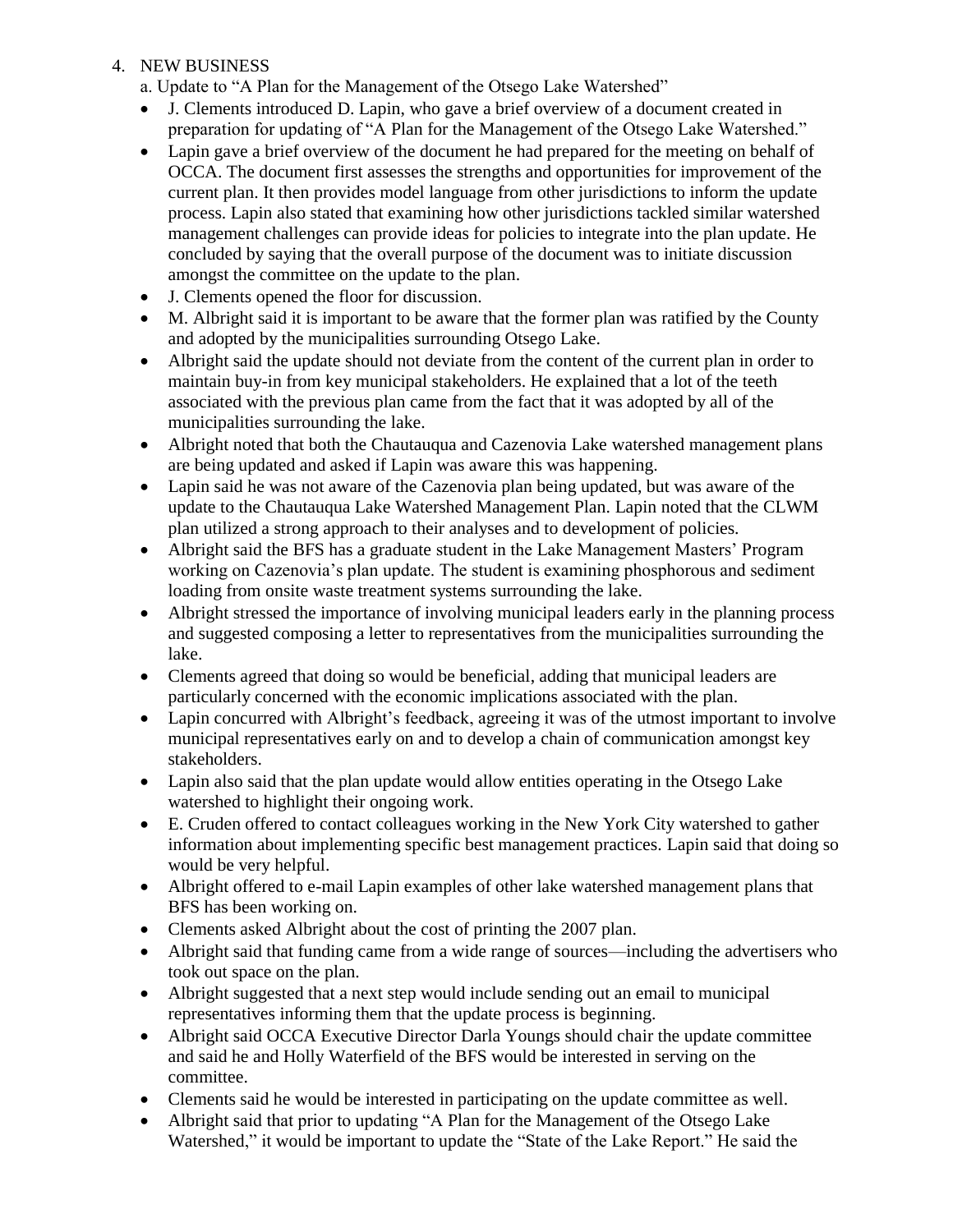previous "State of the Lake" report was nearly 20 years old and that the information should be updated to reflect the current conditions of Otsego Lake.

- Albright noted that the issues facing Otsego Lake have evolved greatly over the past 10 years, and that the issues which prompted the formation of the first lake watershed management plan have largely been addressed.
- Albright mentioned that one of the current issues impacting Otsego Lake was the spread of exotic species.
- T. Pritchard inquired about the difference between exotic and invasive species
- Albright explained that the terms can be used interchangeably, but noted that exotic species are arguably less harmful because they are not always "invasive."

b. Speaker Identification for the Upcoming Months

- J. Clements reminded the committee that there will be a speaker on Wednesday, September 30. He asked those present if they could recommend any speakers for the months of October and November.
- M. Albright said the North American Lake Management Society will be hosting a research conference in November and a group of graduate students from the BFS will be speaking there. He suggested using the October meeting as a dry run for students to present. E. Cruden liked the idea.
- Albright noted that, currently, none of his graduate students are working on lakes in Otsego County. However, their input could still be very valuable. He said graduate students in the BFS Lake Management Masters' Program are funded by local organizations and, for a nominal fee, can update local lake watershed management plans.
- Albright mentioned that the level of preparedness of each jurisdictions vary in regard to updating their plans. Therefore, some graduate students will still be gathering baseline data, while others already have baseline data from which to develop their plans.
- Clements asked Albright to provide him with blurbs about the speakers from the BFS.
- Cruden recommended that the speakers should make their presentations accessible for lay audiences. Albright said that was a great idea, however, the ability of graduate students to present their technical research to lay audiences may vary.
- Clements suggested that a generalized talk about lake issues could be a separate topic. He asked if Albright would be willing to give the talk during the November meeting.
- Albright said he would think about it and could possibly recycle a presentation he had used for a different venue.
- Albright said it is important to generate a lot of buzz about the talks, pointing to a presentation given by H. Waterfield where only two people showed up. Clements concurred.
- Albright recommended giving each talk a purpose and suggested that a possible topic would be a formal kickoff of the "State of the Lake" update and the update to "A Plan for the Management of the Otsego Lake Watershed."
- Clements stressed the importance of the financial bottom line when it comes to securing buyin from municipal representatives—suggesting it would be beneficial to make the representatives aware of the financial benefits associated with plan implementation.
- Cruden recommended pushing the kick-off of the two documents until the spring/summer of 2016 in order to ensure that summer residents would be able to attend.
- The committee agreed that doing so would be a good idea.
- Albright suggested that he and Lapin could co-present during the kickoff of the two documents so that the audience could see the connection between science and policy in relation to watershed management. Lapin said he would be happy to co-present.

## 5. DEPARTMENT REPORTS

A. Arnold Lake Association

 T. Pritchard reported that not much is happening on Arnold Lake aside from a few algal blooms. He said he had gathered a few samples and sent them to the BFS.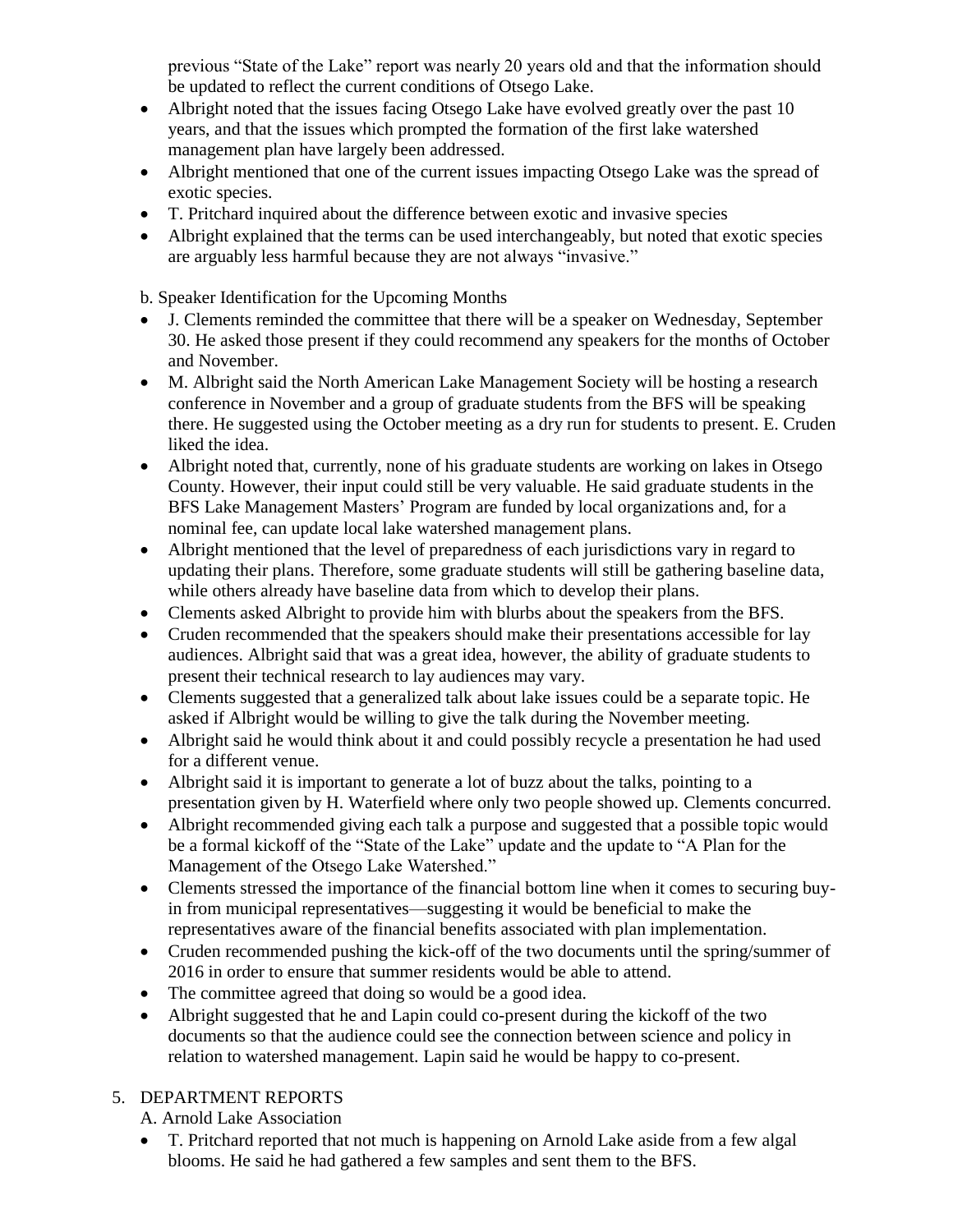- Pritchard said Kiyoko Yokota of BFS assured him the algal blooms were nothing to be concerned about.
- Pritchard reported that, during peak times last year, the Arnold Lake Association tried to staff entry points on the lake to prevent the spread of aquatic invasive species.
- He noted that most lake visitors were regulars and that the signs around the lake were making people aware about the hazards associated with invasive species.
- Pritchard noted that the unique bowl-like characteristics of the environment surrounding the Arnold Lake was creating a delta.
- He said that the formation of a delta was concerning for some residents as they were worried their water supply intake valves could become clogged. Pritchard reported that the issue was still being investigated.
- Clements said it would be difficult to fit construction equipment on the road surrounding the lake due to challenging terrain. He suggested re-vegetating the roads surrounding the lake.
- Pritchard noted two camps are being torn down and will be rebuilt in the future.

# B. SUNY Oneonta Biological Field Station

- M. Albright reported that the North American Lake Management Society will be meeting in Saratoga in November. He said the meeting will be very informative and that there will sessions geared toward lake associations and lay audiences.
- Albright noted that it was the first local meeting of the Society in years.
- Albright reported that the BFS hired a new faculty member to replace David Wong (a zebra mussel specialist). Albright said Wong will be missed. The new faculty member, Dan Stich, is a fisheries specialist and it is expected that he will be heavily involved in the lake watershed management plan update.
- Albright reported that the BFS received a call from an individual living near Silver Lake (southwestern Otsego County). The individual in question was concerned that a nearby agricultural operation was impacting the water quality of the lake.
- Albright said that the individual was informed there was no water body flowing from the farm to the lake (aside from a very small ephemeral ditch) and that the potential for the farm to harm the water quality of Silver Lake was very low.
- Albright said the individual noticed a few batches of water chestnuts on the lake, but said that the individual had already eradicated most of the water chestnuts in question.
- Albright said the BFS interns are in the process of wrapping up their research.
- He reported that the water filtration systems in the BFS lab have not been working properly. This was due to an incursion of zebra mussels into the filtration system.
- Albright said the slow flow of water into the filtration system created an ideal environment for zebra mussels and that he is mitigating the problem by turning off the water flowing into the lab.
- Albright said he is in the process of working with a student to explore environmentallyfriendly solutions to mitigating the zebra mussel problem. He reported that the student has found that vinegar is highly effective in eradicating zebra mussels. Albright said that he had been in communication with E. Cruden about the legality of the matter.

C. New York State Department of Environmental Conservation

- E. Cruden reported that she is currently in the process of evaluating Water Quality Improvement Project Program (WQIP) engineering and planning grants.
- She said the Village of Richfield Springs submitted a WQIP engineering and planning grant. The grant is intended to fund a feasibility study on a potential sewer system for residences on Canadarago Lake.
- Cruden said she e-mailed the mayor of Richfield Springs, noting that the grant made the study possible. She said that the timing is right for a feasibility study, adding that Lamont Engineers will be doing the leg work. Cruden reported that the study will be supplemented by the extensive amount of research on the Canadarago Lake watershed conducted by the BFS.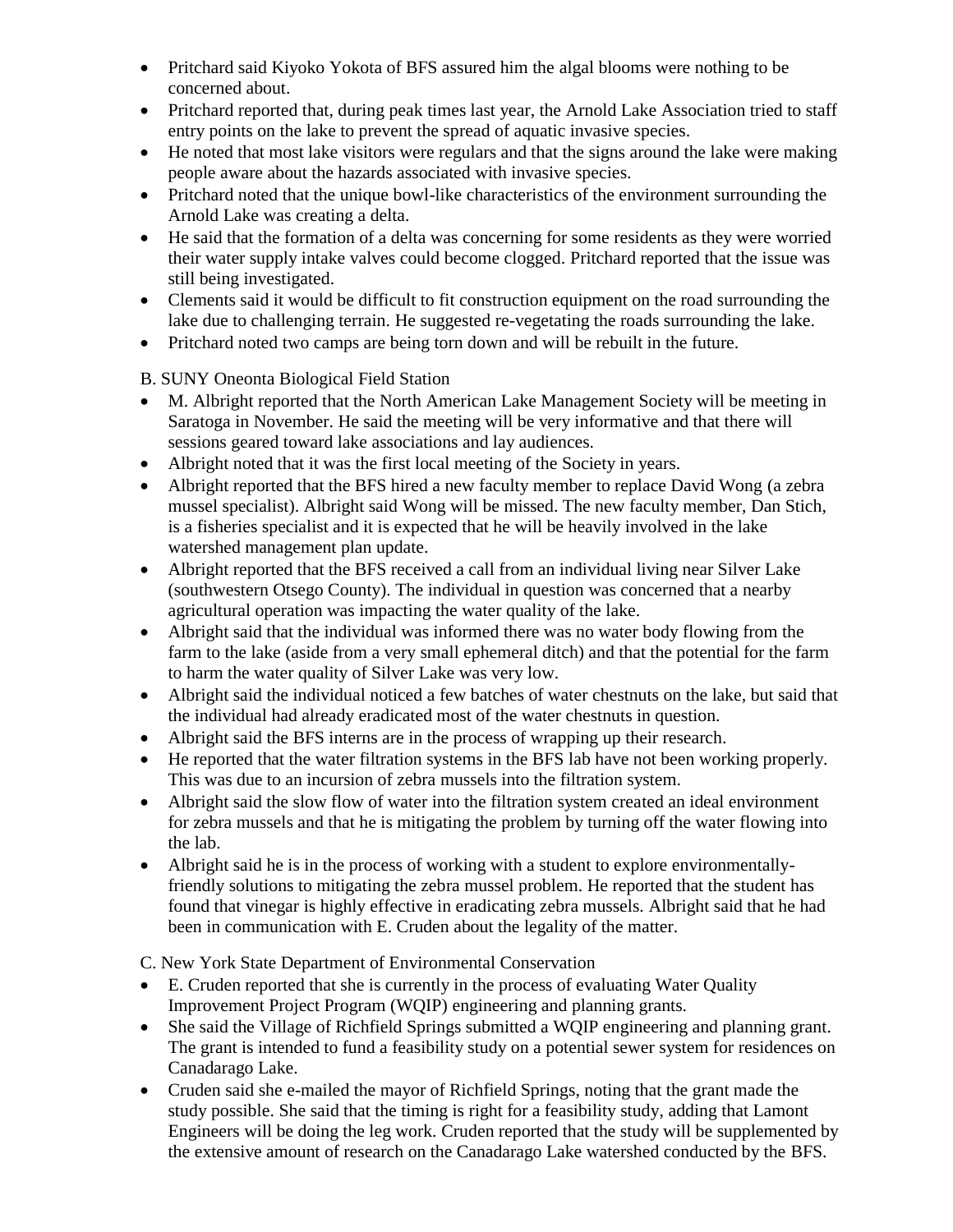- Cruden reported that the DEC is looking to hire a specialist on algal blooms and that the new hire may be a good candidate to speak in front of the committee next spring.
- She also reported that there was an algal bloom which prompted warnings on Canadarago Lake and said she had received a call from an angler on Canadarago Lake who inquired if it was safe to eat the fish he had caught.

D. Canadarago Lake Improvement Association

- Since Ryan Fagan, president of the Canadarago Lake Improvement Association, could not be present, D. Lapin gave a brief update.
- Lapin said the Canadarago Lake Improvement Association reports that a new purple algae floating across the deeper waters of the lake has been tested with the help of researchers from SUNY Oneonta and has been positively identified as *Oscillatoria agardhii*. This algae, which looks similar to purple strands of yarn, currently covers miles of the lake and can produce small amounts of harmful toxins.
- Lapin said that more information is available on the Canadarago Lake Improvement Association's website and the story has been picked up by "The Daily Star."
- M. Albright said this was a very intense bloom as far as that species of algae is concerned. He added that it is important to be aware of the fact that the toxicity of the algae could change (e.g., it is not toxic now, but could become toxic in the future).

E. Goodyear Lake Association

- As representatives of the Goodyear Lake Association could not be present, D. Lapin gave a brief update on the Portlandville Fishing Access Site improvement project.
- A \$40,000 project to enhance the Portlandville Fishing Access site in the Town of Milford was announced by the New York State Department of Environmental Conservation last week. A legislative grant obtained by Senator James Seward for the Goodyear Lake Association paid in part for the recent installation of a new universally accessible dock system that will allow for safer and easier access to the water for launching and retrieving car top boats. DEC funded the rest of the project and provided the labor for the upgrades. The Otsego County Conservation Association acted as fiscal agent on behalf of GLA in administering its grant, which totaled \$20,000 and helped support ongoing eradication of the water chestnut. Other improvements to the Portlandville site include an expanded parking lot and construction of an informational kiosk. DEC also thanked the NYS Department of Transportation and ENEL Green Power North America for partnering on this project.
- Lapin passed around photos of the project for the committee's consideration.

F. Otsego County Conservation Association

- D. Lapin reported that OCCA is continuing its "clean, drain and dray" public education campaign with display ads in the Daily Star, Cooperstown Crier, Freeman's Journal, Hometown Oneonta and all seven Pennysaver editions. Ads run for eight weeks from the second week of July except for the Pennysaver ads, which run for 13 weeks.
- He said OCCA thanks the groups who supported, in part, the cost of the display ads: Butternut Valley Alliance, Canadarago Lake Improvement Association, Catskill Regional Invasive Species Partnership, Dave Brandt Chapter of Trout Unlimited, Delaware-Otsego Audubon Society, Otsego Lake Association, Otsego Land Trust, Otsego 2000, Southern Tier East Regional Planning Development Board, Village of Cooperstown.
- Lapin said OCCA is also grateful to Blue Water Studio for creating the television commercial that kicked off the public education campaign. He explained that part of the public education campaign revolves around the online "Pledge to Clean, Drain and Dry." Lapin encouraged WQCC members to take a moment to take the pledge on the OCCA website if they hadn't already.
- Lapin reported that the response to the pledge has been a little lackluster thus far, even from those groups that supported the countywide invasive species transport law last year.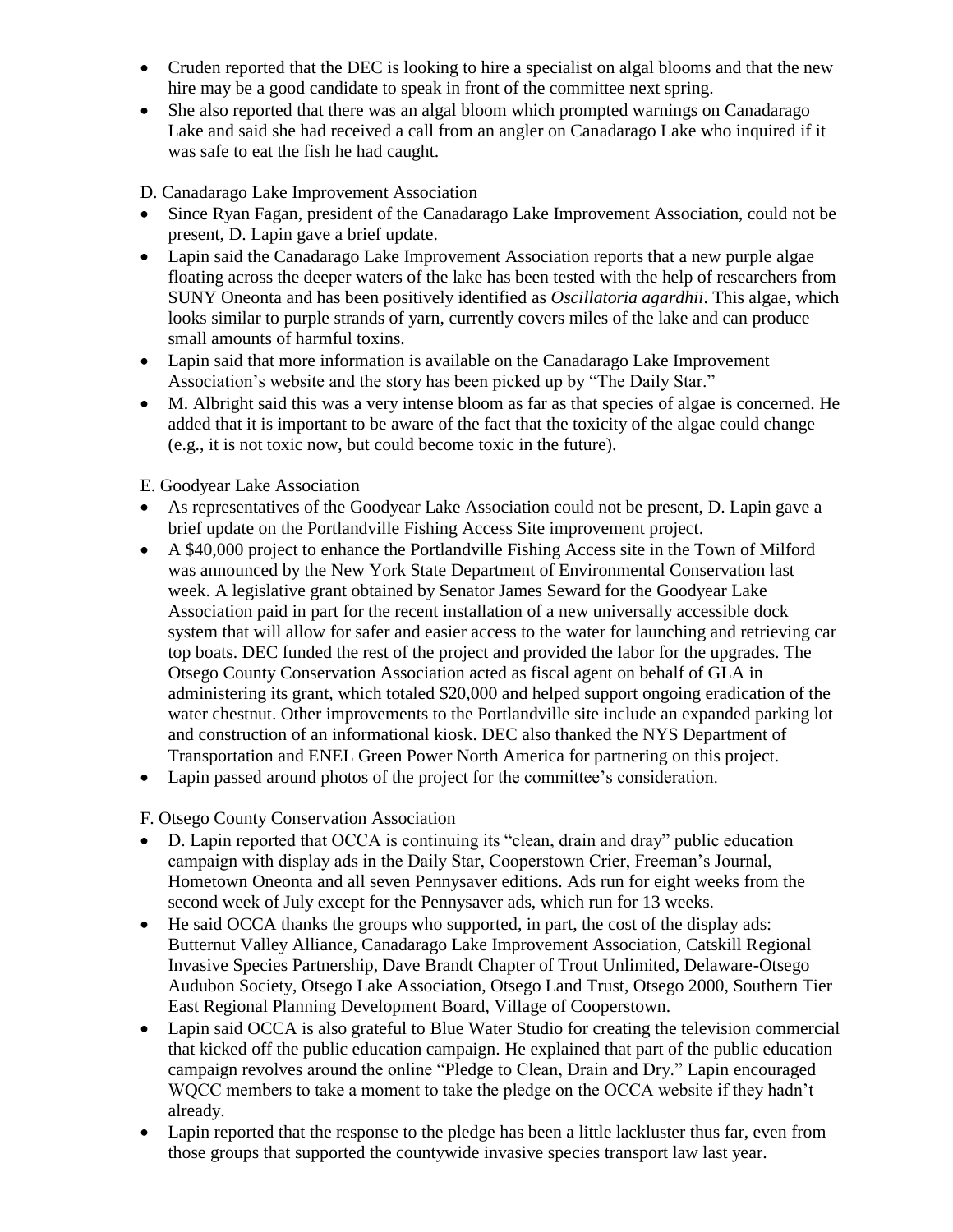- Lapin said water chestnut pulling on Goodyear Lake has ended for this year: three plants found in the final outing last month. OCCA Program Director Jeff O'Handley has reported that approximately 150 pounds of water chestnuts have been removed this year. O'Handley will be leading additional eradication efforts this month in Otego. There will be no pulling in the Oneonta swamp for this year.
- Referring to the new dock at the Portlandville Fishing Access site, Lapin said this closes out a grant received by the GLA a number of years ago, for which OCCA has been the fiscal agent and has provided support. This project has nothing to do with the access point at the Crumhorn Mountain Fishing Access Site.
- In regard to the Crumhorn Fishing Access Site, Lapin said OCCA had submitted comments to the DEC regarding concerns as to whether that site is appropriate for motorboat access and spoke at the public informational meeting with the DEC held by the Town of Milford on August 5. OCCA recommended that the DEC not dredge the site and open it to motorboats the project, however, is already in motion and expected to be completed by October.
- Lapin reported that he has been working hard preparing for the update to "A Plan for the Management of the Otsego Lake Watershed."
- He also said OCCA has helped publicize the October Trout Unlimited presentation by Bob Boyle, the Canadarago Lake algae alert, and the GLA dock installation.
- Lapin said OCCA has submitted comments to the U.S. Environmental Protection Agency on its "Draft Assessment of the Impacts of Hydraulic Fracturing for Oil and Gas on Drinking Water Resources." OCCA's primary concern is the fact that the levels of scientific understanding and protective measures associated with hydraulic fracturing have not advanced enough to determine if hydraulic fracturing is safe at this time. Lapin encouraged the committee to view the comments on OCCA's website.
- Lapin reported that OCCA has challenged campaign team members to raise \$10,000 by September 21 in support of programs to protect Otsego County's water and land from invasive species and, as of September 2, OCCA is halfway to its goal. The campaign team is working to raise these funds on behalf of OCCA. Lapin encouraged the committee to visit OCCA's "CrowdRise" website to learn more.
- G. Otsego County Planning Department
	- K. Byrnes reported that Karen Sullivan had received an email regarding the Environmental Facilities Corporation's Revolving Loan Program for water infrastructure program.
	- Byrnes said the EFC is looking for feedback from participants on how to improve or adjust the program. The deadline for feedback is Friday.

H. Otsego County Soil and Water Conservation District

- J. Clements reported that the past summer has been very busy for the district.
- He and his staff are in the process of closing out four agricultural/nonpoint sources grants and a project in Otego.
- Clements said he hopes to learn the status of the four aforementioned grant applications this month. These grants would affect eight farms. In particular, the grants would help fund six grazing projects, one covered barnyard project, and one project involving the relocation of a leachate collection and silage facility.
- Clements said he is working on the WQIP applications put in by the District toward three major stream restoration projects.
- Clements noted that these projects are extremely costly approximately \$8,000 was spent putting in a 1,700-foot buffer.
- Clements said riparian buffer projects are largely well received by the public.
- He also pointed out the importance of hydroseeding, citing a 2006 grant from the Federal Emergency Management Agency which allowed the district to perform hydroseeding operations on two mine reclamation projects.